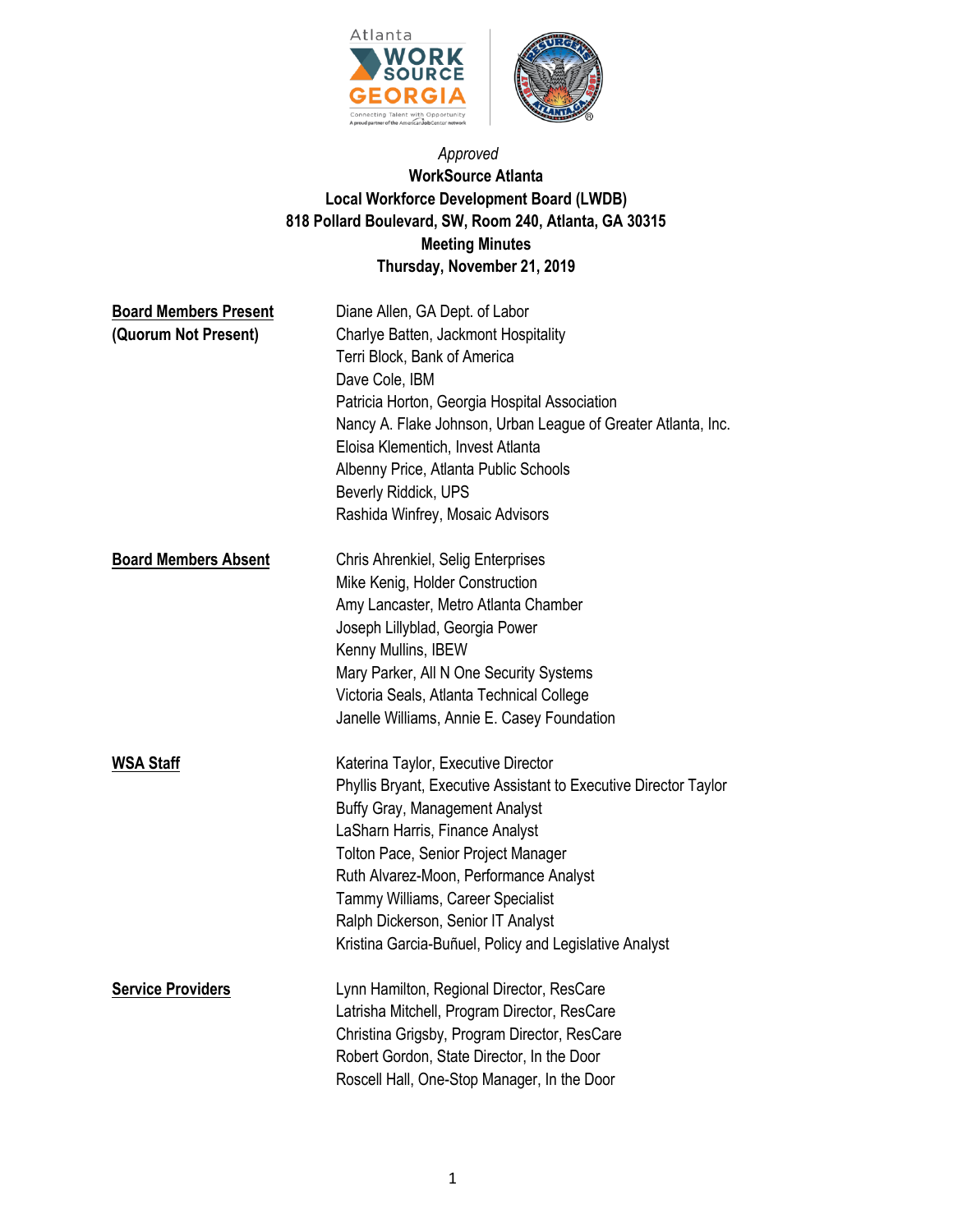**Guests** Matt Westmoreland, Atlanta City Councilmember, Post 2 At-Large Jon Keen, Deputy Chief Operating Officer, City of Atlanta Mellie Napolitano, Compliance Specialist, Technical College System of Georgia Corinne Lindo, Policy Analyst, City Council Staff Mallory Hutchison, Chief of Staff, Councilmember Matt Westmoreland Sukyi Naing, Emory School of Public Health Mandela Howard-Mparuri, Emory School of Public Health

### **I. Call to Order**

The meeting was called to order by Acting Board Chair Nancy Flake Johnson at 11:15 am.

### **II. Roll Call**

Acting Chair Johnson conducted roll call. Board members present and absent are listed above. Guests and staff introduced themselves s listed above.

### **III. Adoption of the Agenda**

Due to the lack of a quorum, the agenda was not adopted.

## **IV. Approval of Meeting Minutes: March 14, 2019**

Due to the lack of a quorum, the minutes were not adopted.

### **V. Public Comment**

Acting Chair Johnson asked if the public wanted to address the Board. There were no speakers.

## **VI. Welcome Remarks**

Executive Director Katerina Taylor welcomed Board members, staff, and guests.

## **VII. Action Items**

Due to the lack of a quorum, the Board was unable to act on the agenda items listed below.

- − Election of Board Chair and Vice-Chair
- − Amend Bylaws (no. of meetings a year)
- − Removal of Board Member (absences)
- − One-Stop Partner MOU/IFA
- − Eligible Training Provider Policy (revised)
- − Participant Medical Records Policy (new)
- − Pick Up Policy (new)
- − Records Retention Policy (revised)
- − Secondary Review Policy (new)
- − Selective Service Policy (revised)
- − Subrecipient Monitoring Policy (new)
- − Approve FY20 Operating Budget

It was agreed that a Board meeting would be scheduled on December 3, 2019 with a meeting time of either 7:30 am - 8: 30 am or 5:30 pm - 6: 30 pm. Executive Director Taylor stated that based on which time was most convenient for members, her office would send out an Outlook calendar invite confirming the date and time. The meeting will be publicly advertised beginning on November 25.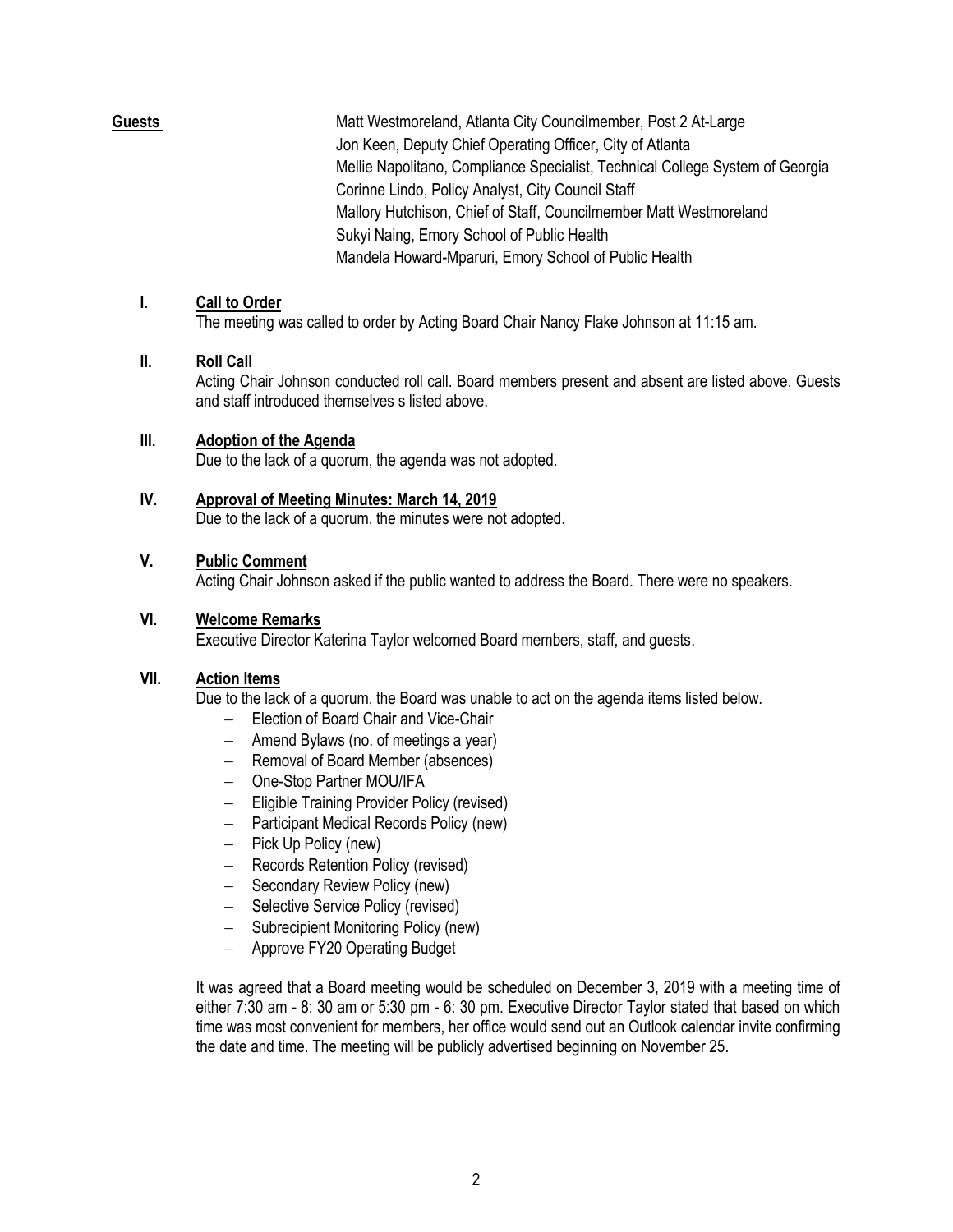# **VIII. Reports**

### *PY18 Monitoring Findings & Sanction Letter– Executive Director Katerina Taylor*

Executive Director Taylor went through the PY18 findings in the monitoring report submitted by the Technical College System of Georgia, Office of Workforce Development (see attached:

#### *FY20 Budget Update* – Management Analyst Buffy Gray

Management Analyst Buffy Gray gave Board members an update on the status of grant funds See below). Board Member Dave Cole requested a 12-month budget projection as well as an update on the final expenditures as of June 30, 2019.

| <b>Total Revenue</b>                                     | \$7,147,624.00 |
|----------------------------------------------------------|----------------|
| <b>Total Expenditures</b>                                | \$4,909,660.00 |
| <b>Salaries</b>                                          | \$1,325,454.00 |
| <b>Service (Contracts)</b>                               | \$2,140,000.00 |
| <b>Funds available for</b>                               | \$2,237,965.00 |
| programming and operations                               |                |
| Funds required to spent/obligated by June 30, 2020 (80%) | \$2,936,982.00 |
|                                                          |                |
| Funds expended as of Q1 (7/1 - 9/30/19)                  | \$967,370.00   |

## *TechHire & Homeless Grants Update* – Senior Project Manager Tolton Pace

Senior Project Manager Tolton Pace provided an update on the status of TechHire and the Impact Project to Affect Homelessness (IPAH) Grant (see below).

| <b>Grant Period</b>          | July 1, 2016 - July 30, 2020                                                                                                                                                                                                                                                                                                                                                                                                                                                                                                                                                                                                                                                |
|------------------------------|-----------------------------------------------------------------------------------------------------------------------------------------------------------------------------------------------------------------------------------------------------------------------------------------------------------------------------------------------------------------------------------------------------------------------------------------------------------------------------------------------------------------------------------------------------------------------------------------------------------------------------------------------------------------------------|
| <b>Award Amount</b>          | \$4,000,000.00                                                                                                                                                                                                                                                                                                                                                                                                                                                                                                                                                                                                                                                              |
| <b>Amount Expended</b>       | \$327,824.38                                                                                                                                                                                                                                                                                                                                                                                                                                                                                                                                                                                                                                                                |
| <b>Remaining Amount</b>      | \$3,672,175.62                                                                                                                                                                                                                                                                                                                                                                                                                                                                                                                                                                                                                                                              |
| <b>Participant Target</b>    | 450                                                                                                                                                                                                                                                                                                                                                                                                                                                                                                                                                                                                                                                                         |
| <b>Number</b>                |                                                                                                                                                                                                                                                                                                                                                                                                                                                                                                                                                                                                                                                                             |
| <b>Participants Enrolled</b> | 9 (leveraged funds through WIOA)                                                                                                                                                                                                                                                                                                                                                                                                                                                                                                                                                                                                                                            |
| <b>Updates</b>               | U. S. Department of Labor, Employment and Training (ETA)<br>conducted monitoring from April 16 - 18, 2019.<br>ETA issued a final monitoring report on June 5, 2019.<br>WSA submitted a Corrective Action Response (CAR) to the DOL-<br>ETA monitoring report with a revised implementation plan on July<br>5, 2019.<br>As of November 13, ETA indicated that it could not locate WSA's<br>CAR; On November 14, WSA resent a copy of the original CAR<br>submission.<br>WSA is awaiting official response from ETA regarding its CAR, and<br>correspondence regarding the status of the grant; ETA recently<br>indicated that it would send a response by November 25, 2019. |

#### **Impact Project to Affect Homelessness Grant**

| <b>Grant Period</b>     | March 1, 2018 – March 31, 2020 |
|-------------------------|--------------------------------|
| <b>Award Amount</b>     | \$397,180.00                   |
| <b>Amount Expended</b>  | \$83,760.44 (as of 11/21/2019) |
| <b>Remaining Amount</b> | \$313,419.56                   |